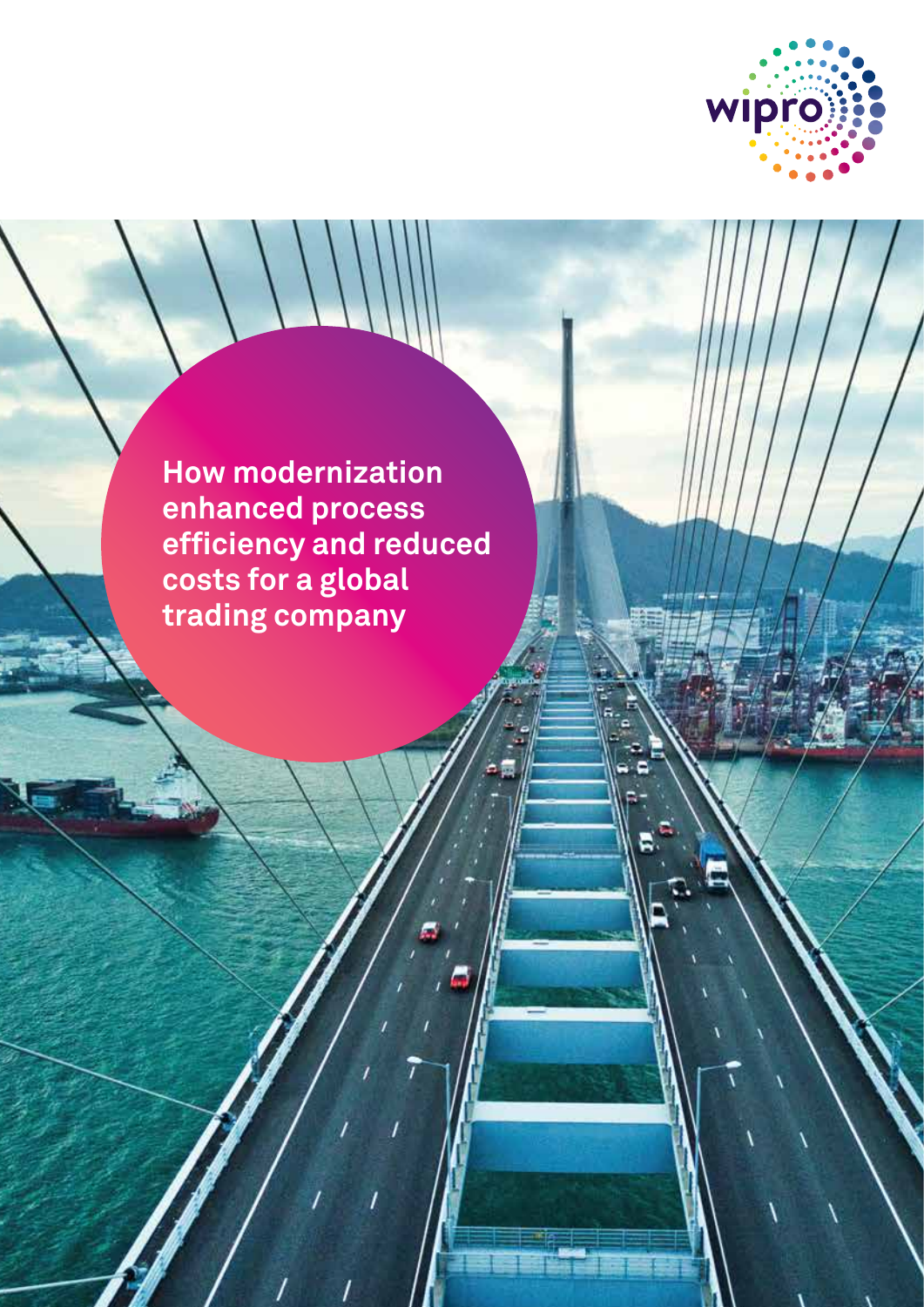## **Client background**

**Client:** Large global trading company headquartered in USA, dealing primarily in agricultural commodities.

**Industry:** Conglomerate

**Products/Services/Core Business:** Agricultural services, crop and livestock, food, health and pharmaceutical, industrial and financial risk management, raw materials

**Geography or Areas of operations:** Global

## **Challenges**

The company was facing process inefficiencies, due to heavy dependence on complex processes. Additionally, their current JD Edwards version 8 systems are not flexible enough to accommodate mergers and acquisitions. The company wants to upgrade their existing JD Edwards systems, with the objectives of;

- Operating in multiple countries with unique localization requirements.
- Reducing total cost of ownership.
- Resolving specification, limitations and eliminating constraints for business expansion.
- Eliminating non-value adding activities by leveraging automation.

#### **Solution**

Wipro helped the company upgrade from JDE Enterprise One V8 to V9.1, and JDE Worldsoft V8.1 to 9.2 – the latter being one of the largest and most complex JDE Worldsoft upgrade programs in the world. Wipro provided best-in-class JD Edwards Shared Service

**Upgrade to JD Edwards Enterprise One 9.1 and JD Edwards Worldsoft 9.2 saw the company realize over \$5M in IT cost savings**

Organization for application development and maintenance (ADM) services.

Additionally, Wipro helped the company leverage IoT and Automation using the Enterprise One IoT orchestrator. This enabled the ERP systems to consume data from disparate devices and accelerate business processes. With continuous learning, the Orchestrator constantly enhances its ability to read and interpret data, getting accustomed to different modes in which data can be received.

Wipro leveraged several tools to ensure an accelerated and cost-effective upgrade:

- Wipro's IntelliSRV powered by HOLMES helped further improve delivery efficiency, performance & optimization for global application support.
- Cognitive Ticket Classifier Bot was utilized for ticket classification.
- EasyRUN and Application Health check Bot were leveraged for application monitoring.
- iLina for problem identification and auto-resolve.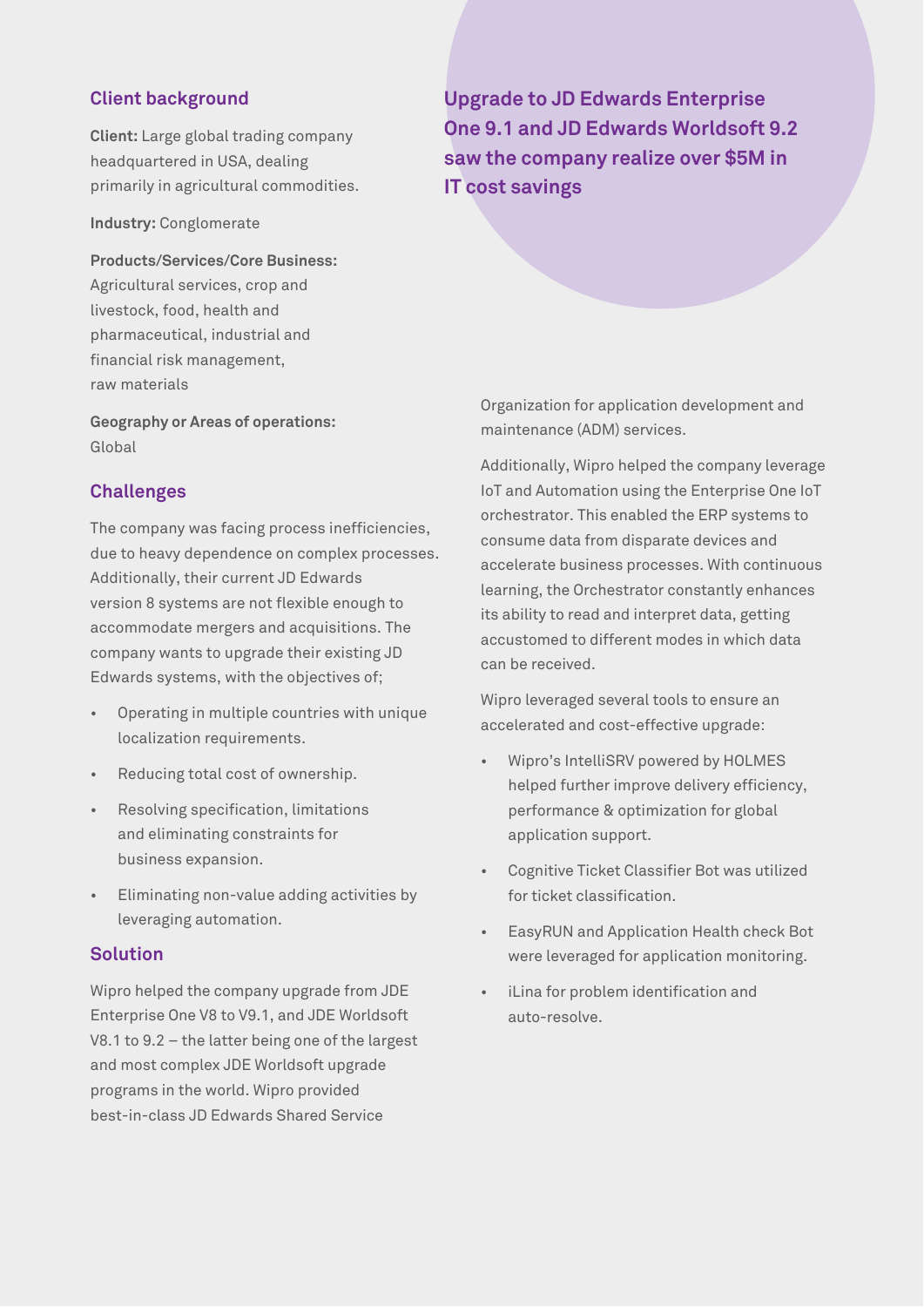# **Business impact**



\$5.4M savings in IT costs

27% reduction of overall ticket volume

 Faster, streamlined and efficient business processes



 Optimal level of standardization across multiple countries, with certain customizations to meet unique local requirements



 Enhancement of order-entry processes, with over 77% automation



Increased user experience



Wipro partnered with the client to understand their modernization needs. Our team of experienced JDE consultants ensured a seamless upgrade of the client's systems. They also deployed IoT and automation solutions that helped in reducing the total cost of ownership. This helped us reduce time-to-market for this complex modernization program.

#### **Ramesh Babu**

Global Head - JD Edwards Practice, Oracle Service Line, Modern Application Services, Wipro Limited.